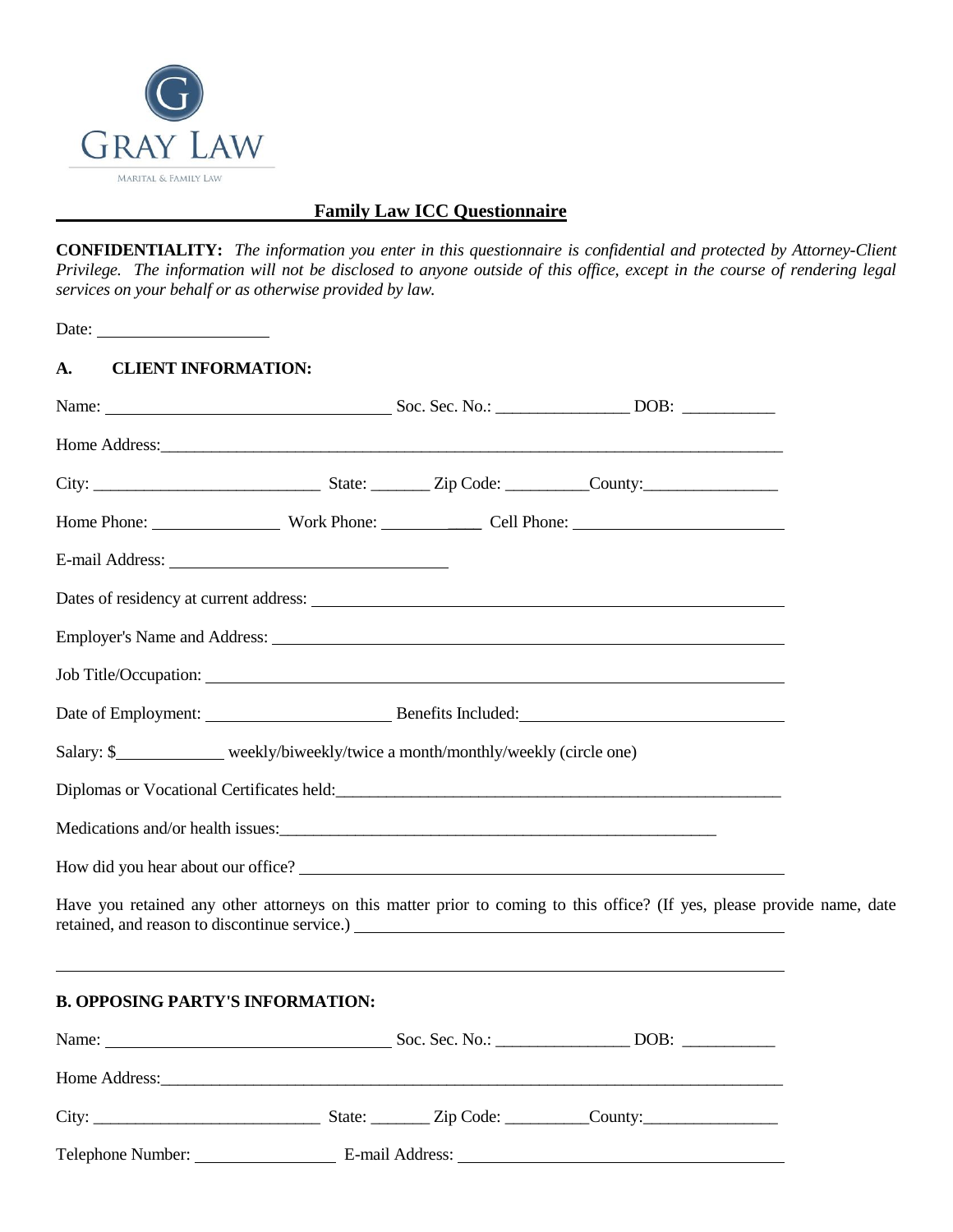| Employer's Name and Address: Universe of the Second Second Second Second Second Second Second Second Second Second Second Second Second Second Second Second Second Second Second Second Second Second Second Second Second Se |  |  |  |  |  |
|--------------------------------------------------------------------------------------------------------------------------------------------------------------------------------------------------------------------------------|--|--|--|--|--|
|                                                                                                                                                                                                                                |  |  |  |  |  |
|                                                                                                                                                                                                                                |  |  |  |  |  |
| Salary: \$_______________ weekly/biweekly/twice a month/monthly/weekly (circle one)                                                                                                                                            |  |  |  |  |  |
|                                                                                                                                                                                                                                |  |  |  |  |  |
|                                                                                                                                                                                                                                |  |  |  |  |  |
| Is Opposing Party represented by counsel in this matter? Nes Ro - If yes, complete the following:                                                                                                                              |  |  |  |  |  |
| <b>Opposing Party's Attorney:</b>                                                                                                                                                                                              |  |  |  |  |  |
| $C_{\bullet}$<br><b>BACKGROUND INFORMATION:</b>                                                                                                                                                                                |  |  |  |  |  |
| If you and the opposing party are currently married please answer 1-2 below:                                                                                                                                                   |  |  |  |  |  |
| Date of Marriage: 2. City/State marriage occurred:<br>1.                                                                                                                                                                       |  |  |  |  |  |
| If you and the opposing party were previously married please answer 3-4 below:                                                                                                                                                 |  |  |  |  |  |
| Date of Divorce: 2. City/State divorce entered: 2. City/State divorce entered:<br>3.                                                                                                                                           |  |  |  |  |  |
| Have there been any court orders entered in the case since the divorce? ___Yes ___No<br>4.                                                                                                                                     |  |  |  |  |  |
| Are either you or the opposing party currently married to others? ____Yes _____No<br>5.                                                                                                                                        |  |  |  |  |  |
| <b>CHILDREN'S INFORMATION:</b><br>D.                                                                                                                                                                                           |  |  |  |  |  |
| Do you and the opposing party have any minor children TOGETHER (include only ch<br>1.                                                                                                                                          |  |  |  |  |  |

hildren that have BOTH you AND the opposing party as their parents)? \_\_\_\_Yes \_\_\_\_No

IF YES, it is very important that you *fully and accurately* answer ALL of the questions below.

2. As to each child please provide the following:

| Full Legal Name | <b>Birth Place Location</b> | Gender | <b>DOB</b> |
|-----------------|-----------------------------|--------|------------|
|                 |                             |        |            |
|                 |                             |        |            |
|                 |                             |        |            |
|                 |                             |        |            |
|                 |                             |        |            |
|                 |                             |        |            |